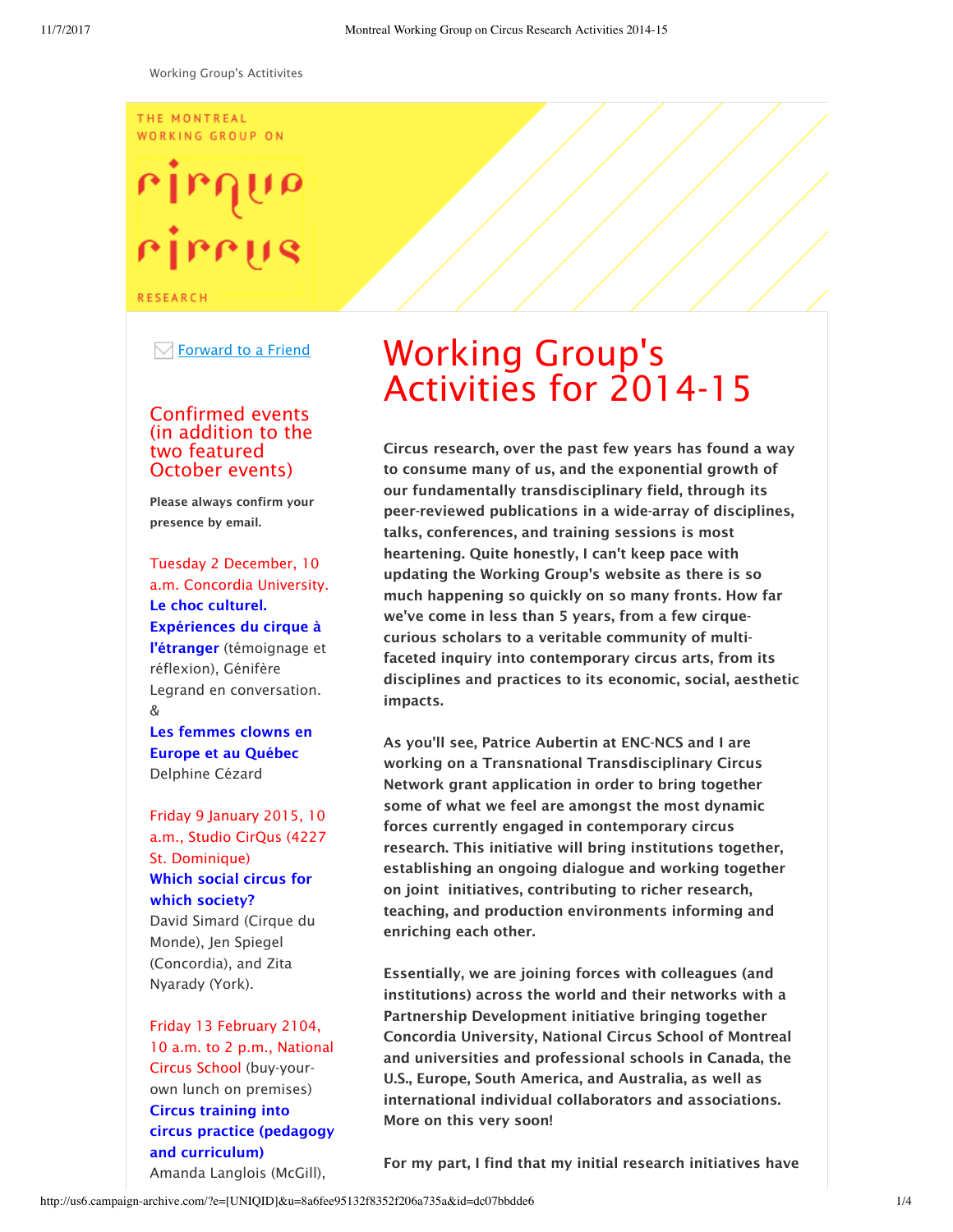on her MA thesis on circus curriculum perception by artists after they have finished their training. Jon Burtt (Macquarie University, Australia), talk on circus pedagogy and hybridity in its training and approach.

Ron Beadle, (Northumbria University, England), talk on a study on the development of selfunderstanding of circus artists as they cross over from school to the profession

Exact date to be announced in March, McGill University Adaptations of Stage

## Illusions in Contemporary Québec **Performance**

Joe Culpepper (Visiting Scholar, McGill)

# Friday 3 April, 10 a.m.-2

p.m., Concordia University (buy-your-own lunch on premises) L'histoire orale et la culture matérielle du cirque québécois (mise à jour et démonstration),

Concordia University, Jan Rok Achard, Louis Patrick Leroux.

## &

#### Nation, Globalism & the **Transnational**

*From China to the Big Top: Aesthetic Labor of Chinese Acrobats in North American Circus Industries, 1980s-2000s,* Tracy Zhang (Université de Montréal). *Animal Celebrity: The Memorialization of Jumbo the Elephant,* Christabelle Sethna (University of Ottawa).

very much become ongoing time-consuming projects, involving many extraordinary people in a variety of disciplines and critical approaches (aesthetics, history, poetics and grammar of circus creation, technology and circus, health equity and the discourse of social circus). Circus research has become an extraordinary opportunity to learn rather than to profess, and to be constantly taken outside of my comfort zone. The Working Group's schedule of activities follows this very principle of constant inquiry. What can we learn from the various research questions academics, trainers, and practitioners are investigating? How can these questions bring us to a better understanding of our own research concerns? What new possible perspectives arise from these discussions?

Every panel and talk will be videorecorded and archived for future (and remote) reference. They will be housed at both Concordia and the National Circus School in Montreal.

I hope that you can come to some or all of the events planned and look forward to meeting you! And please do not hesitate to suggest talks, panels or other events for future consideration.

Louis Patrick Leroux

Thursday 16 October, 9:30-11:30 a.m., LB 646, dept of English, Concordia **University** 

## Circus & Its **Others** Exploring a new field

Discussion hosted by Charles Batson and Karen Fricker

Circus practices have long offered a celebration and an exploitation of differences, from stagings of exceptional performing bodies to the display of "freakery." This new research project will explore the relationship of contemporary circus to this legacy, asking to what

Thursday, 30 October 30, 7 to 9 p.m., National Circus School of Montreal

### Creation and Ownership in Circus

A panel discussion with professionals, trainers, and students

#### Creation and Ownership in Circus

Who "owns" acts, thinking about tradition, direction, and authorship in the circus; what are the models and their limits; how are these models particular to circus? Guests will include Sarah Poole (National Circus School),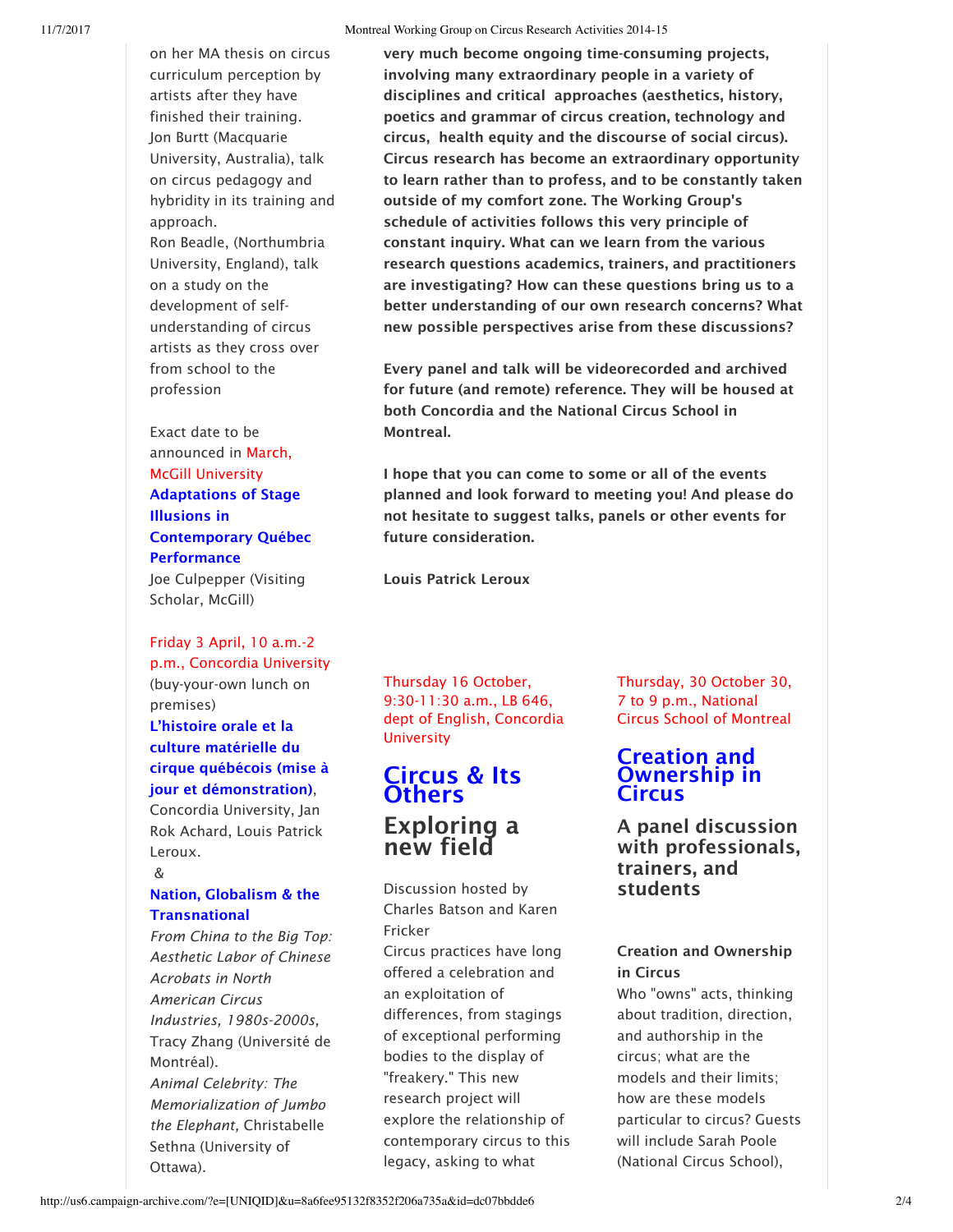End of May, early June (date to be announced), University of Ottawa, as part of the Congress for Humanities and Social Sciences

#### Writing the Body – Textualités du corps,

bilingual seminar on writing the performative body (in theatre, dance, and circus), organized by Catherine Cyr (McGill and Concordia) and Louis Patrick Leroux (Concordia). extent and in what ways circus is always-already different, and *about* difference. We will explore this question from aesthetic, dramaturgical, pedagogical, and entrepreneurial perspectives, looking at diversities including but not limited to gender and gender expression, ethnic and national origin, geography, able-ness, sexual orientation, socioeconomic status, age, and species. In this initial discussion invited participants will make short presentations on their approach to these questions, followed by discussion. Confirmed participants include Patrice Aubertin (École Nationale de Cirque), Roy Gomez Cruz (Northwestern University), David Fancy (Brock University), Yohann Floch (Freelance cultural consultant, France), Erin Hurley (McGill University), Katie Lavers (Edith Cowan University, Australia), Andréane Leclerc (circus artist, Montréal), VK Preston (McGill University), Christabelle Sethna (University of Ottawa), and Tracy Zhang (Université de Montréal).

Please confirm your presence with Karen Fricker, kfricker@brocku.ca Jesse Dryden (Circus Schmirkus), Patrice Aubertin (National Circus School), Samuel Tétreault (7 doigts de la main), chair: Louis Patrick Leroux

Please confirm your presence with Myriam Villeneuve: mvilleneuve@enc.qc.ca

Resonance | forward to a friend